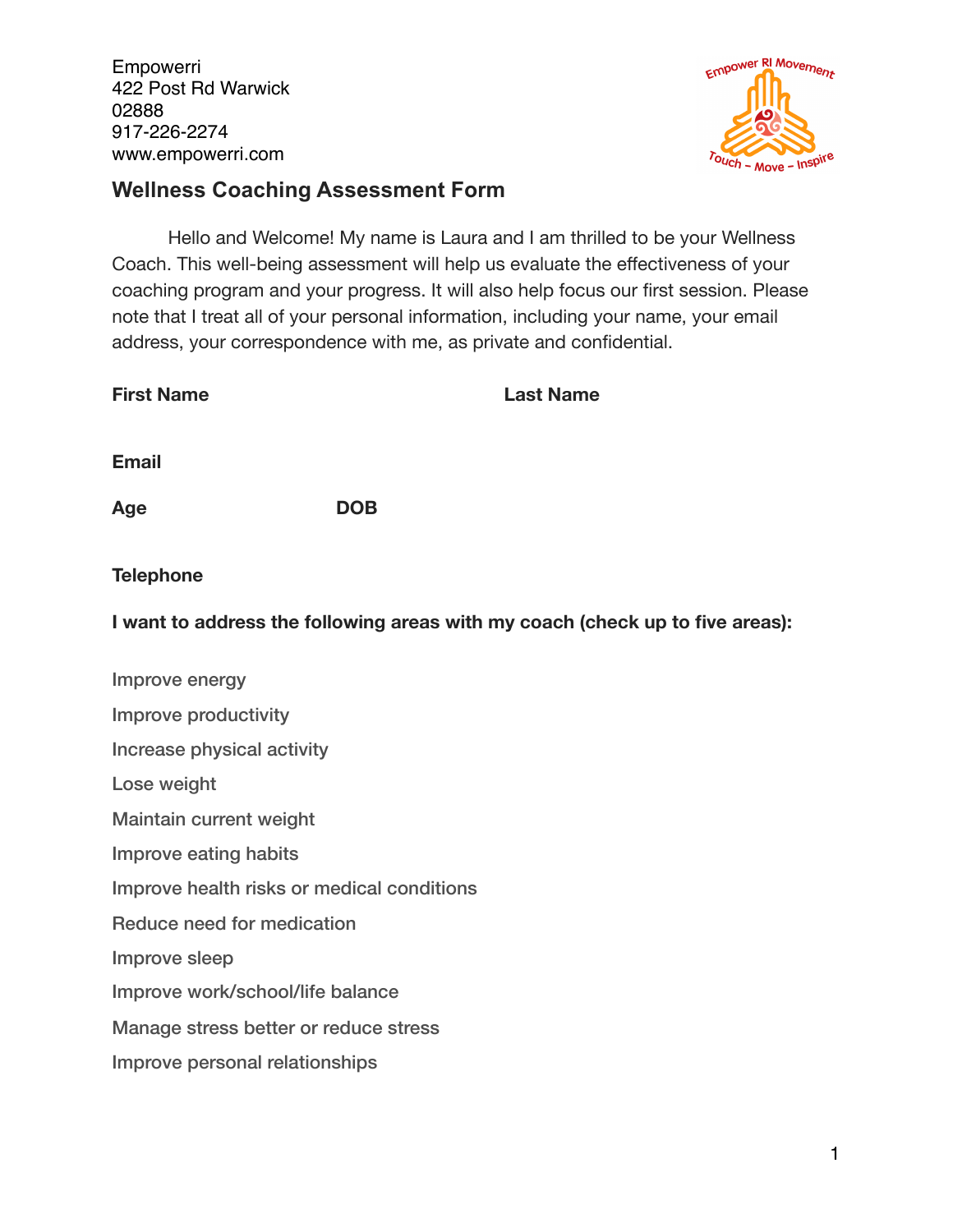

#### **ENERGY**

**Often/Sometimes/Rarely/Never:** In a typical work-day, my energy is high, I am vigorous, and I am able to perform at my best.

**Often/Sometimes/Rarely/Never:** When not working, my energy is high, I am vigorous, and I am able to perform at my best.

## **ENERGY BOOSTERS - I experience the following energy boosters in my life:**

**Y/N** Healthy sleep **Y/N** Regular exercise **Y/N** Healthy eating habits **Y/N** Stress management, relaxation, or fun activities **Y/N** Maintaining healthy weight **Y/N** Maintaining good physical health **Y/N** Healthy mindset **Y/N** Healthy work relationship **Y/N** Healthy family and personal relationship **Y/N** Healthy Finances **Y/N** Job satisfaction **Y/N** Spiritual activities and practices **Y/N** Other —Describe

## **ENERGY DRAINS - I experience the following energy drains in my life:**

**Y/N** Poor or insufficient sleep **Y/N** Too little exercise **Y/N** Unhealthy eating habits **Y/N** Stress **Y/N** Weight management issues **Y/N** Physical health issues **Y/N** Pessimism or emotional issues **Y/N** Work relationship issues **Y/N** Family and relationship issues **Y/N** Job issues **Y/N** Lack of Spirituality **Y/N** Other—Describe

**Readiness for Change:** My readiness to make changes or improvements in my energy level (circle one):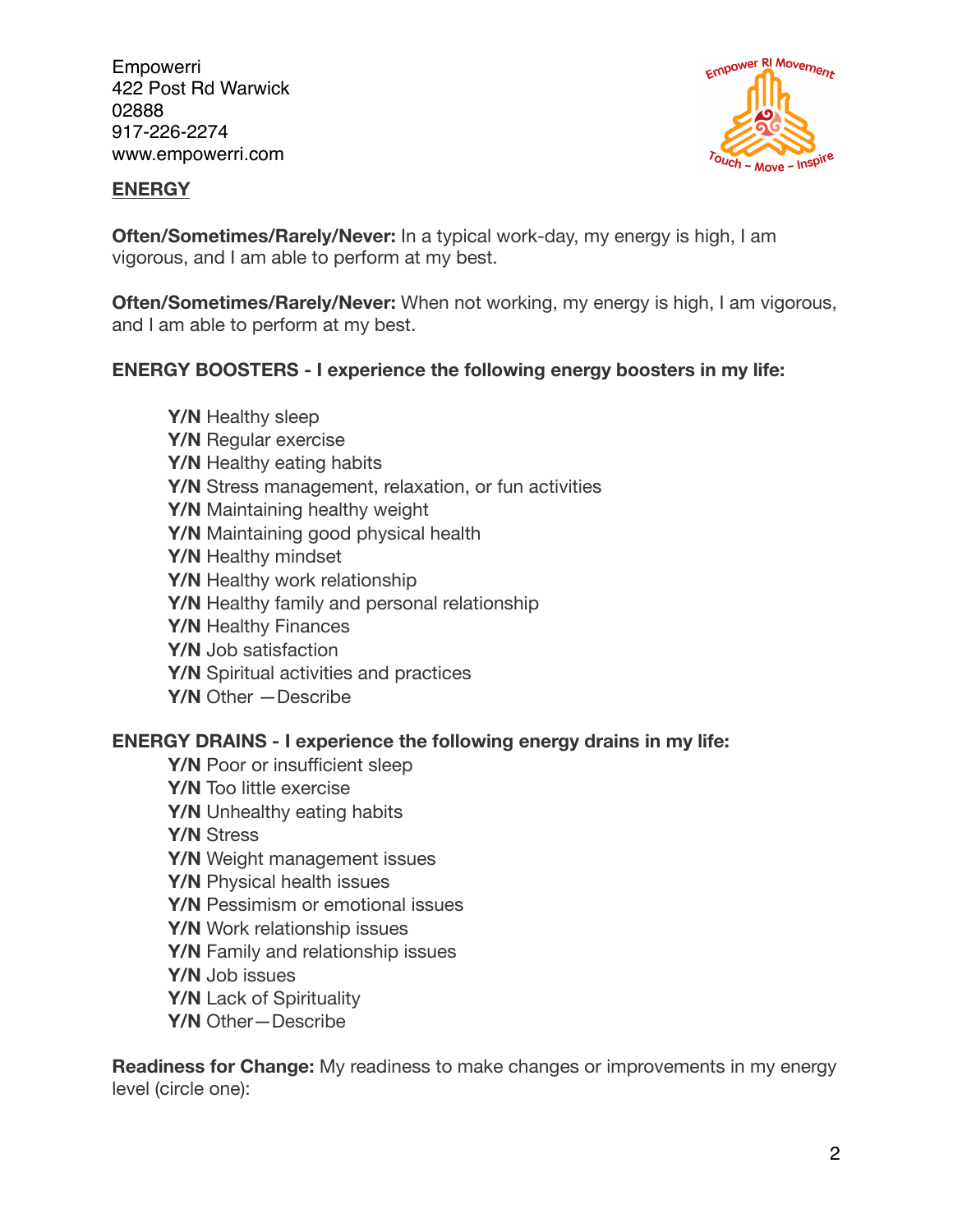

- **a.** No present interest in making a change
- **b.** Plan a change in the next 6 months
- **c.** plan to change this month
- **d.** recently started doing this
- **e.** already do this consistently (for more than 6 months)

**High/Medium/ Low:** My confidence in my ability to make positive change regarding my energy level.

**High/Medium/ Low:** My priority for making change in the area of energy.

## **SLEEP AND STRESS MANAGEMENT**

**Sleep** 

**Often/Sometimes/Rarely/Never:** I get 7-8 hours of sleep at night.

**Stress** 

**Often/Sometimes/Rarely/Never:** Minor problems throw me for a loop.

**Often/Sometimes/Rarely/Never:** I find it difficult to get along with people I used to enjoy

**Often/Sometimes/Rarely/Never:** Nothing seems to give me pleasure anyone.

**Often/Sometimes/Rarely/Never:** I am unable to stop thinking about my problems

**Often/Sometimes/Rarely/Never:** I feel frustrated, impatient, or angry much of the time.

**Often/Sometimes/Rarely/Never:** I experience feelings of tension and anxiety.

Yes/No: I am coping well with my current stress load.

**Often/Sometimes/Rarely/Never:** During the past month, I have accomplished less than I would like in my work or other daily activities as a result of emotional issues, such as feeling depressed or anxious.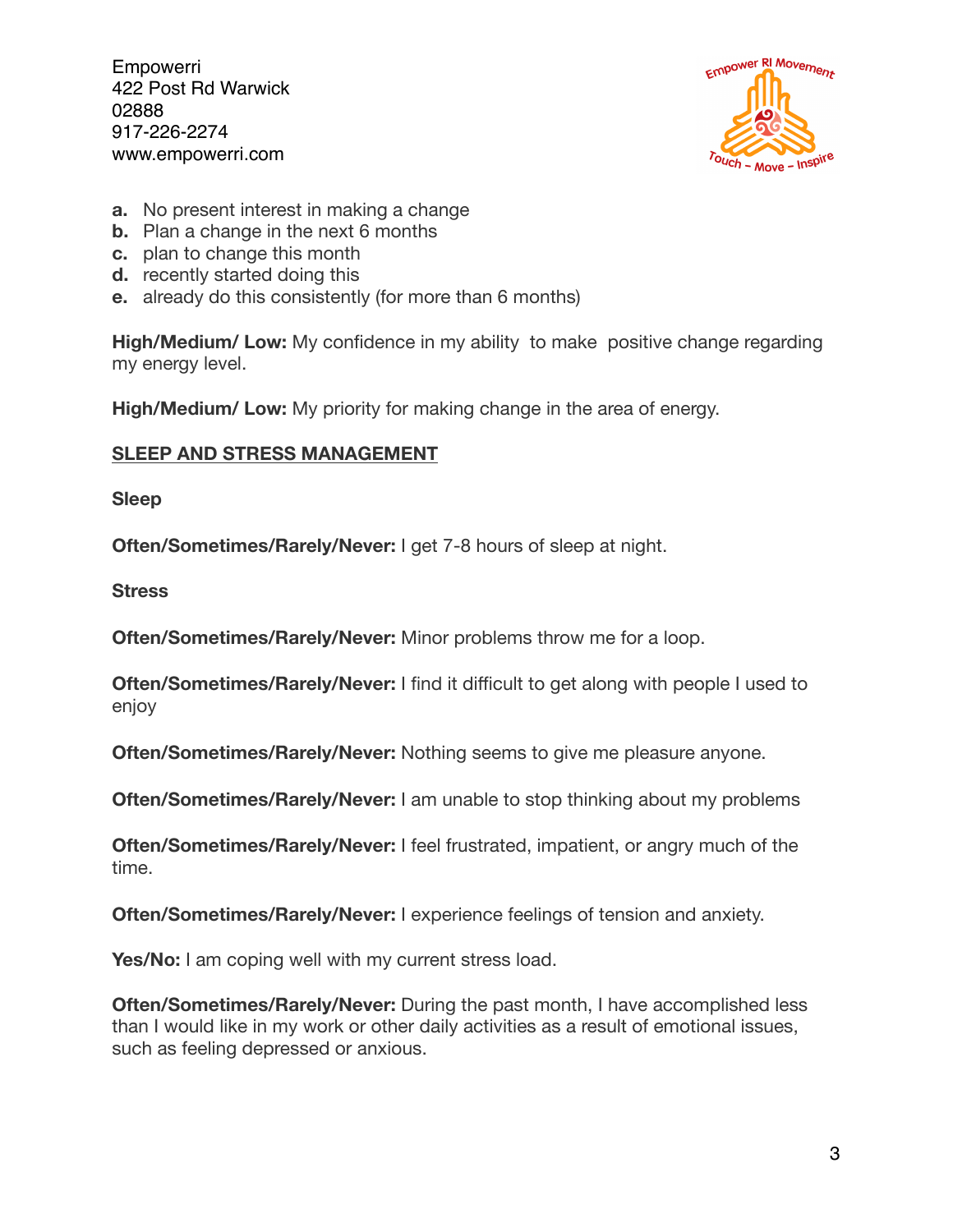

**Often/Sometimes/Rarely/Never:** During the past month, my physical health or emotional issues have interfered with my normal social activities with family, friends,neighbors, or groups.

Yes/No:I have suffered a personal loss or misfortune in the past year. (For example: a job loss, disability, divorce, separation,or the death of someone close to you.) If more than one loss or misfortune, indicate number

**Yes/No:** I have friends and/or family with whom I can share problems and get help if needed.

**Feelings** 

**Often/Sometimes/Rarely/Never:** I feel calm and peaceful. **Often/Sometimes/Rarely/Never**: I have a lot of energy **Often/Sometimes/Rarely/Never**: I am a happy person. **Often/Sometimes/Rarely/Never**: I take the time to relax and have fun daily **Often/Sometimes/Rarely/Never**: I feel downhearted or blues **Often/Sometimes/Rarely/Never**: I feel worthless, inadequate or unimportant. **Readiness for Change:** My readiness to make changes or improvements in my stress level ( circle one):

- a. No present interest in making a change
- b. Plan a change in the next 6 months
- c. Plan to change this month
- d. Recently started doing this
- e. Already do this consistently ( for more than 6 months)

**High/Medium/Low:** My confidence in my ability to make a positive change regarding my stress level.

**High/Medium/Low:** My priority for making change in the area of stress.

## **LIFE SATISFACTION**

**Often/Sometimes/Rarely/Never:** I feel a strong sense of purpose in life. **Often/Sometimes/Rarely/Never: I feel a deep satisfaction or joy in my life. Often/Sometimes/Rarely/Never: I feel grateful and appreciative for what I have. Often/Sometimes/Rarely/Never**: I am satisfied with my job. **Often/Sometimes/Rarely/Never**: I feel optimistic about the future.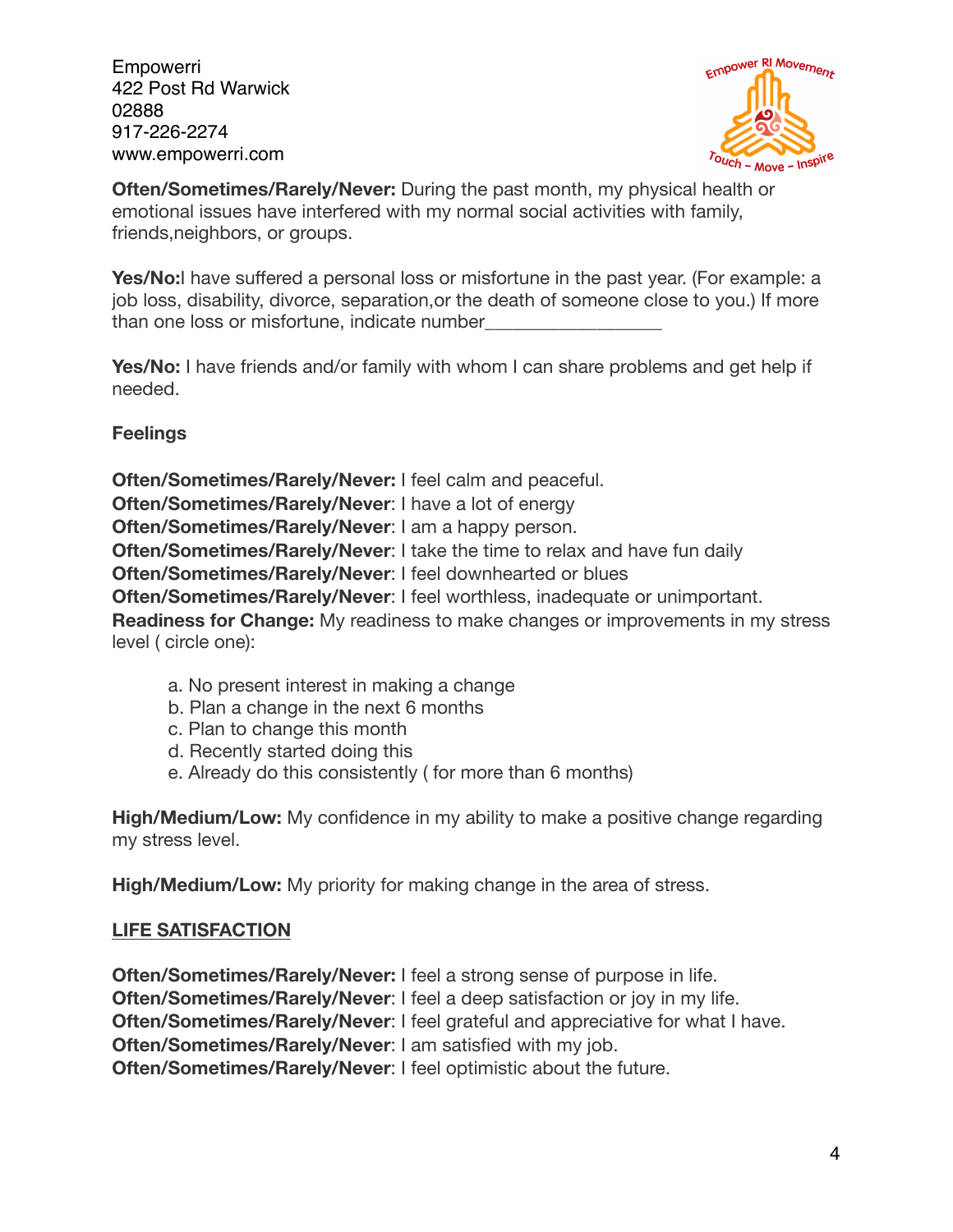

**Readiness for Change:** My readiness to make changes or improvements in my life satisfaction (circle one):

- **a.** No present interest in making a change
- **b.** Plan a change in the next 6 months
- **c.** Plan to change this month
- **d.** Recently started doing this
- **e.** Already do this consistently (for more than 6 months)

**High/Medium/Low:** My confidence in my ability to make a positive change regarding my life satisfaction.

**High/Medium/Low:** My priority for making change in the area of my life satisfaction.

## **LIFE BALANCE**

**Often/Sometimes/Rarely/Never:** I maintain a comfortable balance between work, family, friends and self.

**The area that I would most like to have more time for is:** 

**\_\_\_\_\_\_\_\_\_\_\_Work \_\_\_\_\_\_\_\_\_\_\_Family \_\_\_\_\_\_\_\_\_\_\_Friends \_\_\_\_\_\_\_\_\_\_\_Self** 

**Readiness for Change:** My readiness to make changes or improvements in my life balance (circle one):

- **a.** No present interest in making a change
- **b.** Plan a change in the next 6 months
- **c.** Plan to change this month
- **d.** Recently started doing this
- **e.** Already do this consistently (for more than 6 months)

**High/Medium/Low:** My confidence in my ability to make a positive change regarding my life balance.

**High/Medium/Low:** My priority for making change in the area of my life balance.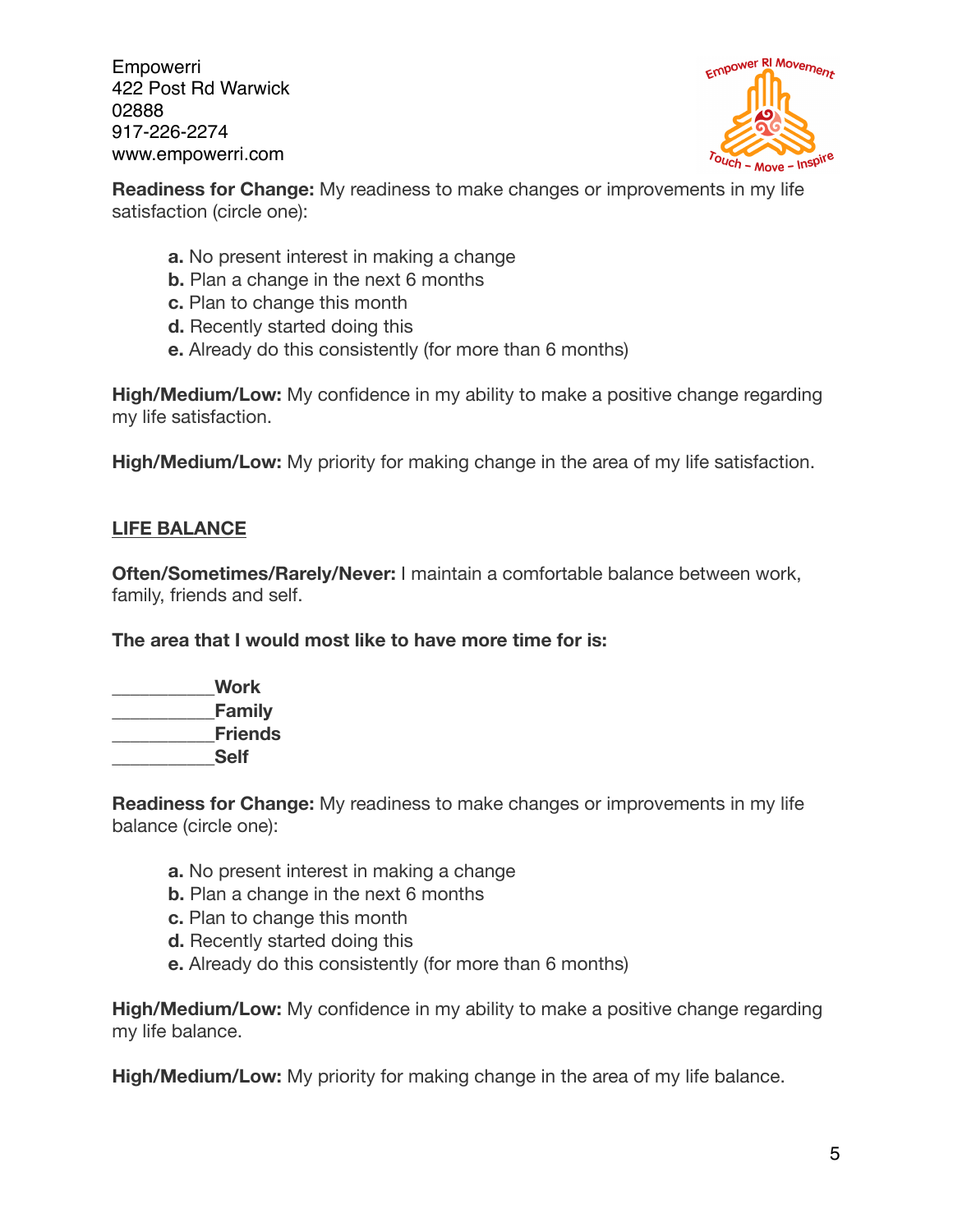

## **WEIGHT**

HEIGHT in inches (without shoes):

WEIGHT in pounds (without shoes):

- \_\_\_\_\_\_\_\_\_\_\_\_\_Current
- \_\_\_\_\_\_\_\_\_\_\_\_\_1 year ago
- \_\_\_\_\_\_\_\_\_\_\_\_\_2 years ago
- \_\_\_\_\_\_\_\_\_\_\_\_\_5 years ago
- \_\_\_\_\_\_\_\_\_\_\_\_\_10 years ago

BMI

 $\overline{\phantom{a}}$  , where  $\overline{\phantom{a}}$ 

WAIST MEASUREMENT in inches

I have utilized the following weight management program in the last 10 years: (Describe)

**Readiness for Change:** My readiness to make changes or improvements in my weight (circle one):

- **a.** No present interest in making a change
- **b.** Plan a change in the next 6 months
- **c.** Plan to change this month
- **d.** Recently started doing this
- **e.** Already do this consistently (for more than 6 months)

**High/Medium/Low:** My confidence in my ability to make a positive change regarding my weight.

**High/Medium/Low:** My priority for making change in the area of my weight.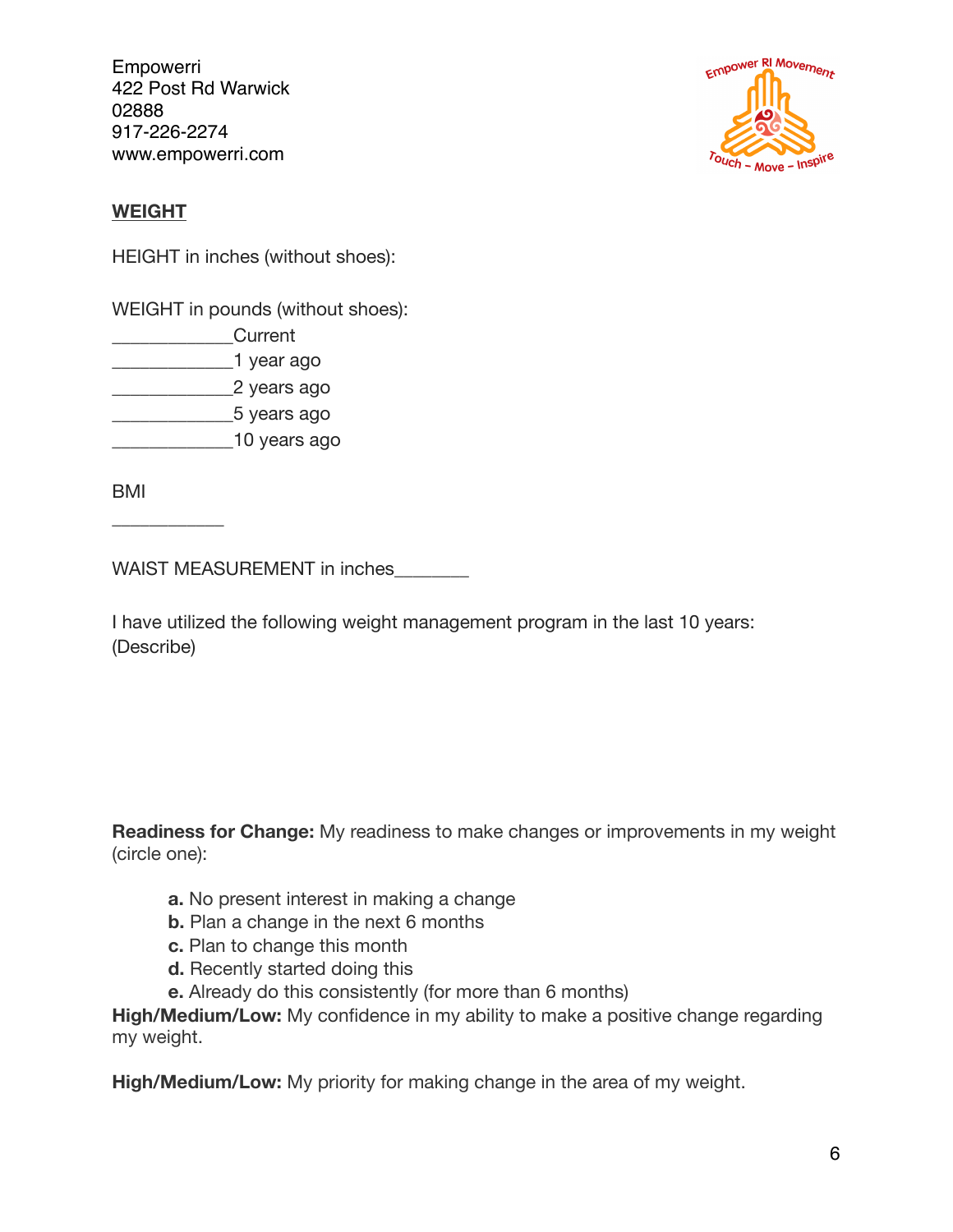

#### **EXERCISE**

I engage (how many) *days per week* in each the following ( indicate number of days):

\_\_\_\_\_\_\_\_\_\_\_\_ Aerobic exercises- At least 20 minutes of **vigorous intensity** activity( fitness walking, cycling,jogging, swimming, aerobic dance, active sports) (3 or more days desirable) OR at least 30 minutes of **moderate intensity** activity ( 5 or more days desirable).

Strength exercises- At least 10 minutes of strength -building exercises ( such as sit ups, push ups, or use strength -training equipment) (2-3 days desirable)

\_\_\_\_\_\_\_\_\_\_\_\_Flexibility or stretching exercises - At least 5 minutes to improve flexibility of your back,neck,shoulders and legs (3 days desirable)

I currently have the following limitations on physical activity, if any (e.g., injuries, illnesses, medical conditions):

I Previously had the following limitations on physical activity, if any, over the last 5 years:

**Readiness for Change:** My readiness to make changes or improvements in my level of exercise (circle one):

- **a.** No present interest in making a change
- **b.** Plan a change in the next 6 months
- **c.** Plan to change this month
- **d.** Recently started doing this
- **e.** Already do this consistently (for more than 6 months)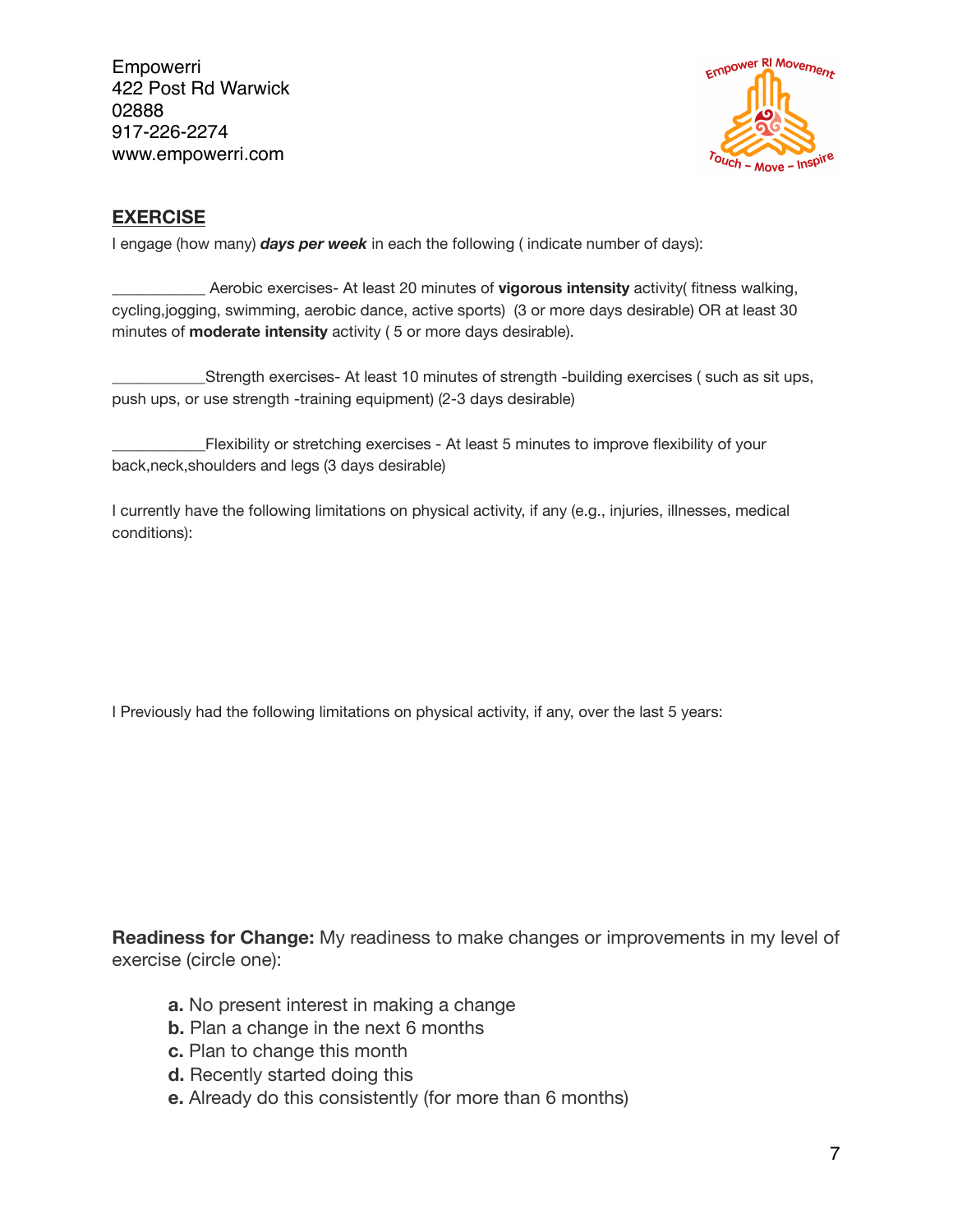

**High/Medium/Low:** My confidence in my ability to make a positive change regarding my level of exercise.

**High/Medium/Low:** My priority for making change in the area of my area of exercise.

## **NUTRITION**

**Often/Sometimes/Rarely/Never:** I eat a full breakfast each day.

**Often/Sometimes/Rarely/Never:** I eat "junk" snack foods between meals (e.g., chips,pastries, candies, ice cream, cookies).

**Often/Sometimes/Rarely/Never:** I eat **high fat** food ( such as hamburgers, hot dogs, bologna, steaks, sour cream, cheese, whole milk, eggs, butter,cakes,pastries, ice cream,chocolates, fried foods, and many fast foods).

**Often/Sometimes/Rarely/Never:** I eat **low fat food** ( such as lean meats, skinless poultry, fish, skim milk, low fat dairy products, fruit desserts, vegetables, pasta legumes [peas and beans]).

**Often/Sometimes/Rarely/Never:** I consume **trans fats.** (Commonly listed as "partially hydrogenated vegetable oil" on food labels)

**Often/Sometimes/Rarely/Never:** I eat **refined grain** (such as white bread, rolls, regular pancakes and waffles, white rice, typical breakfast cereals, typical baked goods).

O**ften/Sometimes/Rarely/Never:** I eat **whole grain** ( such as whole grain bread, brown rice, oatmeal, whole grain or high fiber cereals).

**Often/Sometimes/Rarely/Never:** I eat 5 servings of **fruits and vegetables** daily.

**Often/Sometimes/Rarely/Never:** I drink eight 8-ounce glasses of **water** daily (8 desirable).

**Often/Sometimes/Rarely/Never:** I drink **non-diet soft drinks** daily

**Often/Sometimes/Rarely/Never:** I drink ( how many) **alcoholic drinks per weekday**  (1 ounce liquor, 12 ounces liquor, 12 ounces beer, 4 ounces wine):\_\_\_\_\_\_\_\_\_\_\_\_ (enter number of alcoholic drinks per weekday).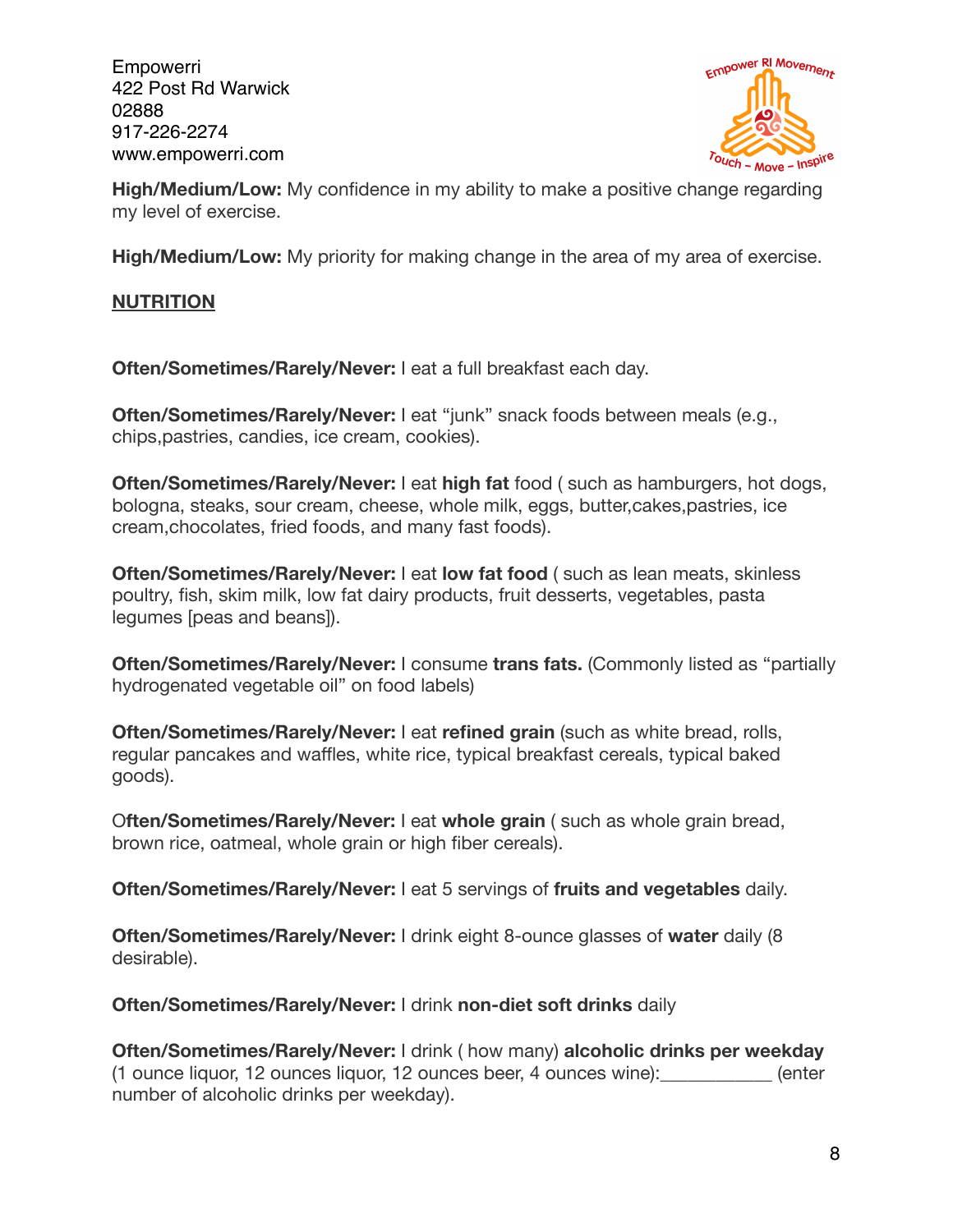

**Often/Sometimes/Rarely/Never:** I drink ( how many) **alcoholic drinks per weekday**  (1 ounce liquor, 12 ounces liquor, 12 ounces beer, 4 ounces wine):\_\_\_\_\_\_\_\_\_\_\_\_ (enter number of alcoholic drinks per weekend).

**Readiness for Change:** My readiness to make changes or improvements in my nutrition (circle one):

- **a.** No present interest in making a change
- **b.** Plan a change in the next 6 months
- **c.** Plan to change this month
- **d.** Recently started doing this
- **e.** Already do this consistently (for more than 6 months)

**High/Medium/Low:** My confidence in my ability to make a positive change regarding my nutrition.

## **HEALTH ISSUES**

**True or False:** In general, my overall health is excellent.

## **BLOOD PRESSURE:**

**\_\_\_\_\_\_\_\_\_\_\_\_\_\_\_\_ Systolic (high number) (<120 desirable)** 

**\_\_\_\_\_\_\_\_\_\_\_\_\_\_\_\_ Diastolic (low number) (<80 desirable)** 

**Blood Lipids (Fasting):** 

**\_\_\_\_\_\_\_\_\_\_\_\_\_\_\_\_Total Cholesterol** 

**\_\_\_\_\_\_\_\_\_\_\_\_\_\_\_\_HDL (good) (>40 men, >50 women desirable)** 

**\_\_\_\_\_\_\_\_\_\_\_\_\_\_\_\_LDL (Bad) (<130 desirable)** 

**\_\_\_\_\_\_\_\_\_\_\_\_\_\_\_\_Triglycerides (<150 desirable)** 

## **BLOOD GLUCOSE (FASTING)**

**High/Medium/Low:** My priority for making change in the area of my nutrition.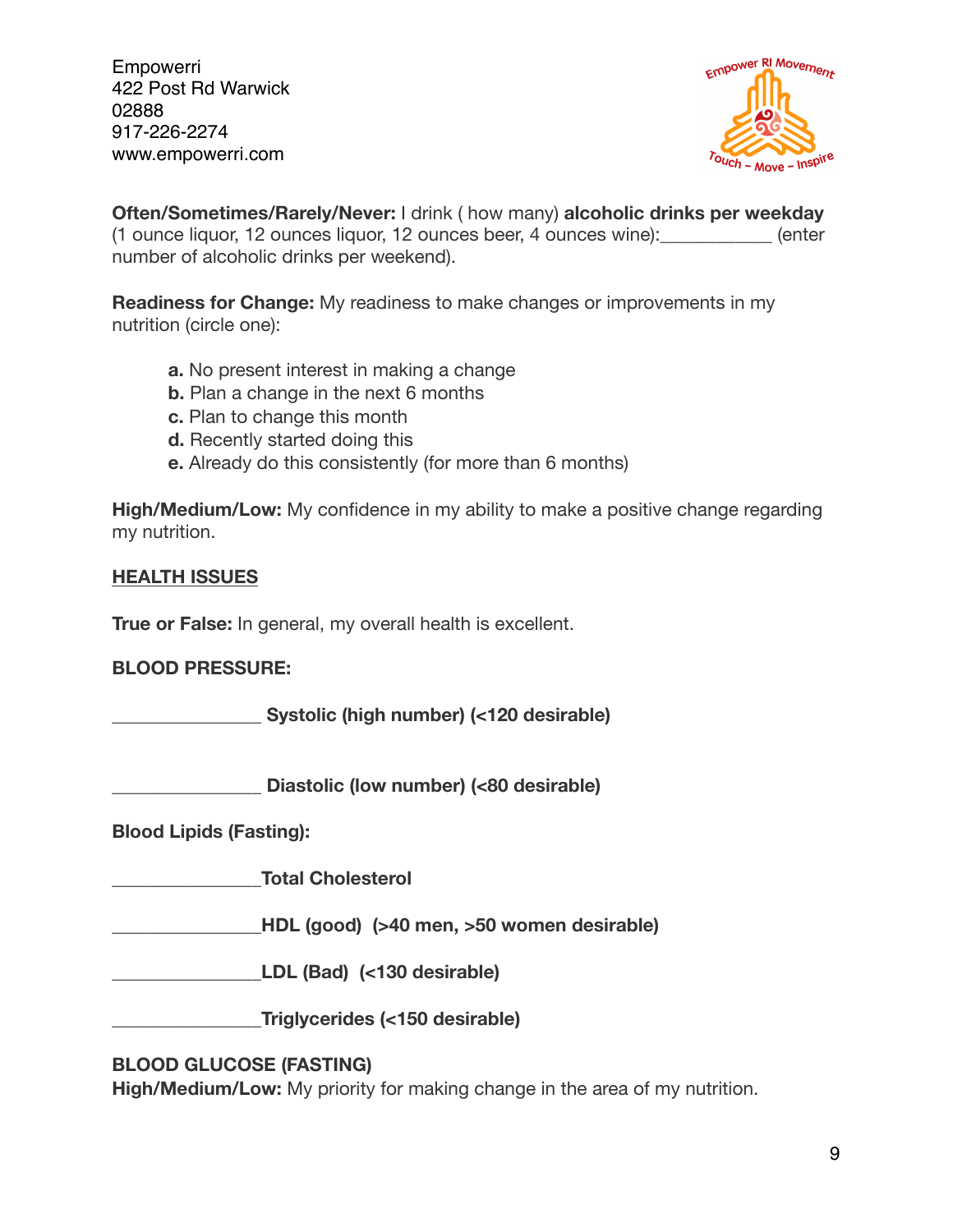

**Y/N** Healthy sleep **Y/N** Regular exercise **Y/N** Healthy eating habits **Y/N** Stress management, relaxation, or fun activities **Y/N** Maintaining healthy weight **Y/N** Maintaining good physical health **Y/N** Healthy mindset **Y/N** Healthy work relationship **Y/N** Healthy family and personal relationship **Y/N** Healthy Finances **Y/N** Job satisfaction **Y/N** Spiritual activities and practices **Y/N** Other —Describe

#### **Physical activity is defined as continuously moving your body 15 minutes or more.**

- 6 7 times per week
- 4 5 times per week
- 2 3 times per week
- 1 2 times per week

#### **Rate the importance to me of regular physical activity:**

1 (Not at all important) and 10 (Most important thing in my life)

1 2 3 4 5 6 7 8 9 10

## **My readiness to make changes or improvements to reach or sustain regular physical activity:**

I am already maintaining good physical activity levels consistently (6 mos.+)

I recently started working on this

I am planning a change this month

I am planning a change to start in the next 6 months

I have no present interest in making a change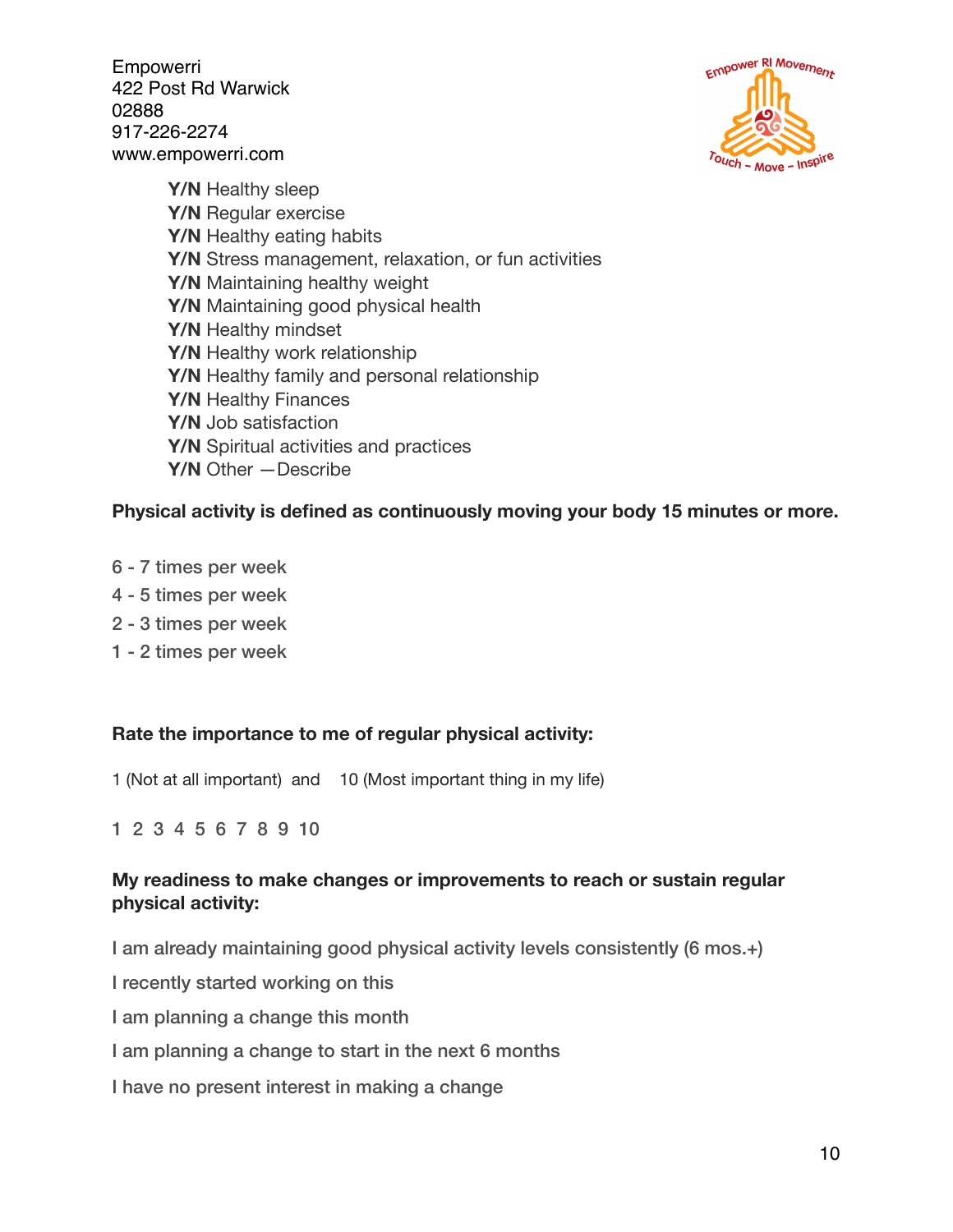

## **My confidence level in my ability to reach and sustain regular physical activity:**

1 (Not at all important) and 10 (Most important thing in my life)

1 2 3 4 5 6 7 8 9 10

#### **Do you have any limitations in exercising?**

Ex. sprained ankle, arthritis, injured knee yes no

## **BREAKFAST & SNACKS: How often do you eat breakfast (more than just a roll**

#### and cup of coffee)?

I eat breakfast every day I eat breakfast most mornings I eat breakfast 2-3 times per week I seldom or never eat breakfast

## **How often do you eat "junk" snack foods between meals?**

Ex. pastries, candy, ice cream, cookies. Three or more times per day Once or twice per day A few times per week Seldom or never eat "junk" snack foods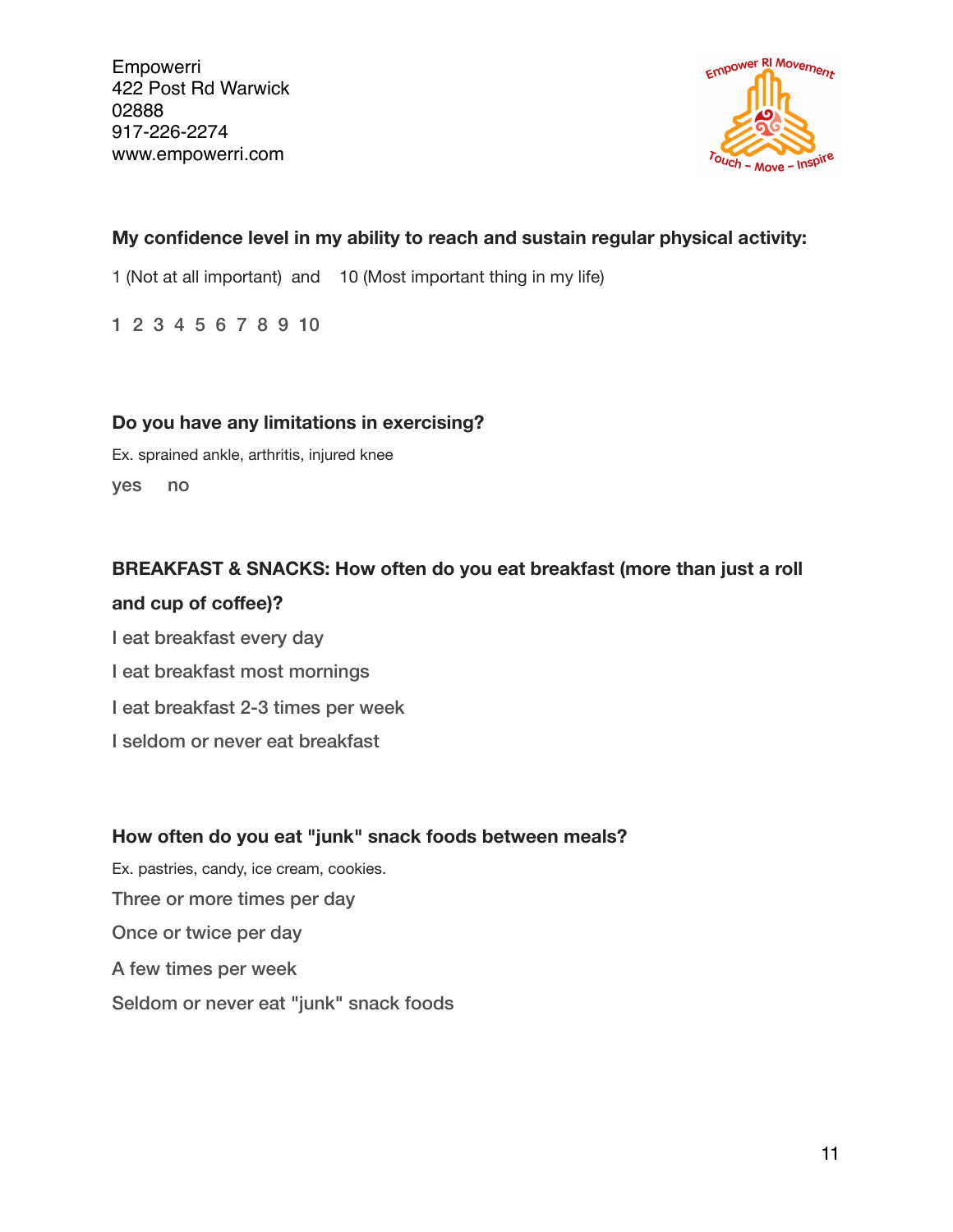

## **FAT INTAKE: Indicate the kinds of food you usually eat**

High fat examples; hamburgers, hot dogs, bologna, steaks, sour cream. cheese, eggs, butter, cake, fried foods, fast foods. Low fat examples; lean meat, skinless poultry, fish, vegetables, pasta, beans. Nearly always eat the high fat foods Eat mostly the high fat foods Eat both about the same Eat mostly low fat foods, some high fat Eat only low fat foods

## **FRUITS AND VEGETABLES: How may servings of fruits and vegetables do you eat**

#### **daily?**

A serving is: 1 cup fresh, 1/2 cup cooked, 1 medium fruit, or 3/4 cup juice.

one or less two daily three daily four daily five or more

## **WATER INTAKE: How many 8 ounce glasses of water do you drink on average per**

**day?**

None 1 -2 glasses 3 - 5 glasses 6 - 8 glasses

#### **SOFT DRINK INTAKE: How many 8 ounce glasses of soft drinks do you drink on**

#### **average per day?**

Seldom or never 1 -2 glasses 3 - 5 glasses 5 or more

## **Rate the importance to me of consuming healthy food and drinks most of the time:**

1 (Not at all important) and 10 (Most important thing in my life)

1 2 3 4 5 6 7 8 9 10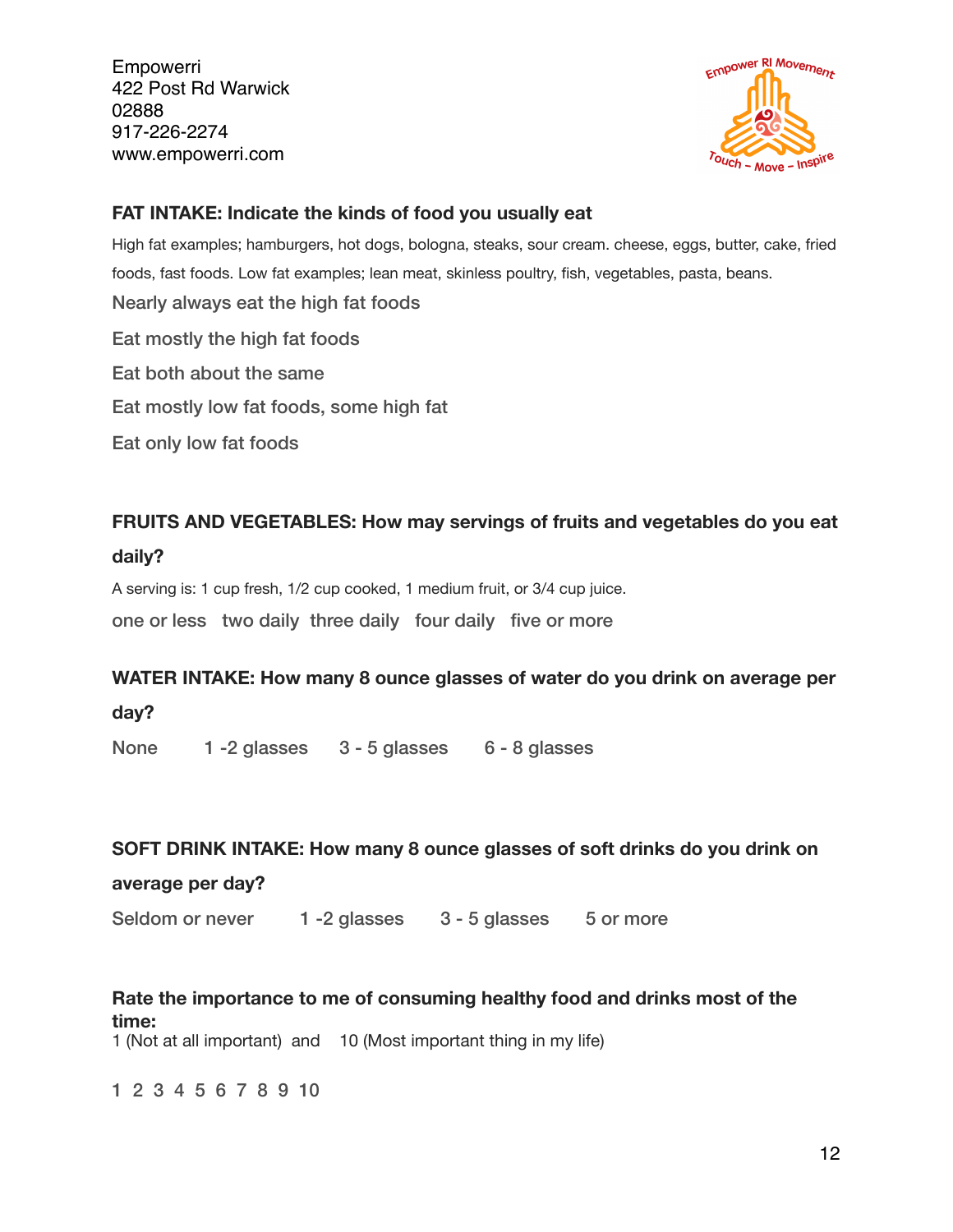

# **My readiness to make changes or improvements in consuming healthy foods and**

# **drink.**

I am already maintaining healthy eating habits consistently (6 mos+)

- I recently started working on this
- I am planning a change this month
- I am planning a change to start in the next 6 months
- I have no present interest in making a change

**My confidence level in my ability to consume healthy food and drinks most of the time:**

1 (Not at all important) and 10 (Most important thing in my life)

1 2 3 4 5 6 7 8 9 10

## **COPING: How well do you feel you are coping with your current stress load?**

Feeling unable to cope anymore Often have trouble coping Have trouble coping at times Coping fairly well Coping very well

## **SLEEP: How many hours of sleep do you get on average?**

less than 6 - 7 - 8 - 9 or more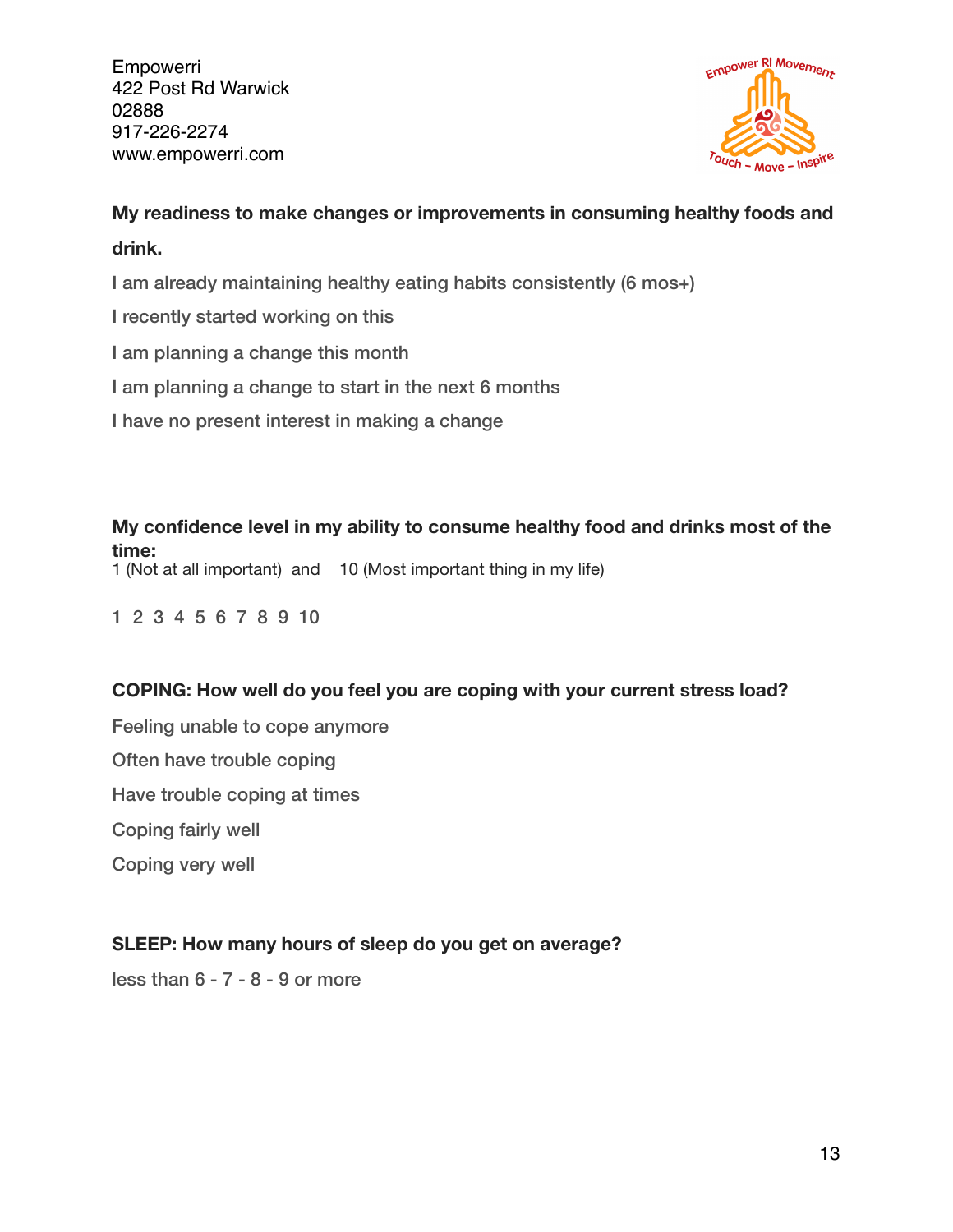

**EMOTIONAL: During the past 4 weeks, to what extent have you accomplished less than you would have liked in your work or other daily activities as a result of emotional issues, such as feeling depressed or anxious?**

**Extremely** 

Quite abit

**Moderately** 

**Slightly** 

None at all

**FEELINGS: The next questions are about how you feel things have been with you during the past 4 weeks. For each question, please give the one answer that comes the closest to the way you have been feeling.**

1. None of the time 2. A little of the time 3. Some of the time 4. A good bit of the time 5. All of the time

Please answer the next five questions using the 1-5 rating system described above.

## **How much of the time during the past four weeks have you felt calm and peaceful?**

1 2 3 4 5

#### **How much of the time during the past four weeks did you have a lot of energy?**

1 2 3 4 5